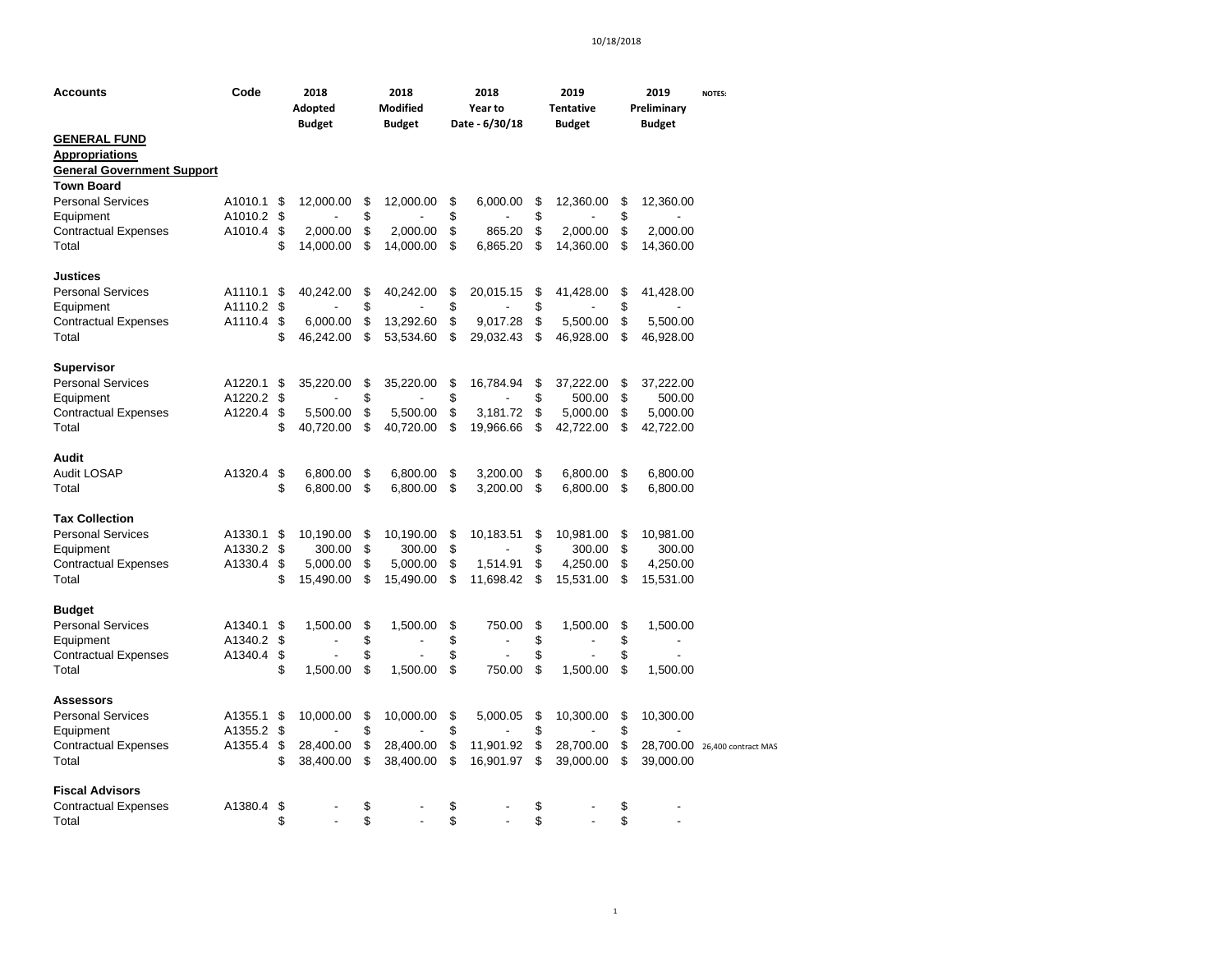| Accounts                                | Code    |          | 2018<br>Adopted<br><b>Budget</b> |          | 2018<br>Modified<br><b>Budget</b> |          | 2018<br>Year to<br>Date - 6/30/18 |          | 2019<br><b>Tentative</b><br><b>Budget</b> |          | 2019<br>Preliminary<br><b>Budget</b> | <b>NOTES:</b> |
|-----------------------------------------|---------|----------|----------------------------------|----------|-----------------------------------|----------|-----------------------------------|----------|-------------------------------------------|----------|--------------------------------------|---------------|
| <b>Town Clerk</b>                       |         |          |                                  |          |                                   |          |                                   |          |                                           |          |                                      |               |
| Personal Services                       | A1410.1 | \$       | 35,450.00                        | \$       | 35,565.00                         | \$       | 18,217.09                         | \$       | 37,145.00                                 | \$       | 37,145.00                            |               |
| Equipment                               | A1410.2 | \$       |                                  | \$       |                                   | \$       |                                   | \$       |                                           | \$       |                                      |               |
| Contractual Expenses                    | A1410.4 | \$       | 4,000.00                         | \$       | 4,000.00                          | \$       | 2,079.96                          | \$       | 4,000.00                                  | \$       | 4,000.00                             |               |
| Total                                   |         | \$       | 39,450.00                        | \$       | 39,565.00                         | \$       | 20,297.05                         | \$       | 41,145.00                                 | \$       | 41,145.00                            |               |
| Attorney                                |         |          |                                  |          |                                   |          |                                   |          |                                           |          |                                      |               |
| <b>Personal Services</b>                | A1420.1 | \$       |                                  | \$       |                                   | \$       |                                   | \$       |                                           | \$       |                                      |               |
| Equipment                               | A1420.2 | \$       |                                  | \$       |                                   | \$       |                                   | \$       |                                           | \$       |                                      |               |
| <b>Contractual Expenses</b>             | A1420.4 | \$       | 50,000.00                        | \$       | 50,000.00                         | \$       | 23,981.14                         | \$       | 50,000.00                                 | \$       | 50,000.00                            |               |
| Total                                   |         | \$       | 50,000.00                        | \$       | 50,000.00                         | \$       | 23,981.14                         | \$       | 50,000.00                                 | \$       | 50,000.00                            |               |
| Engineer                                |         |          |                                  |          |                                   |          |                                   |          |                                           |          |                                      |               |
| <b>Contractual Expenses</b>             | A1440.4 | \$       | 2,500.00                         | \$       | 17,500.00                         | \$       | 6,944.78                          | \$       | 3,500.00                                  | \$       | 3,500.00                             |               |
| Total                                   |         | \$       | 2,500.00                         | \$       | 17,500.00                         | \$       | 6,944.78                          | \$       | 3,500.00                                  | \$       | 3,500.00                             |               |
| <b>Elections</b>                        |         |          |                                  |          |                                   |          |                                   |          |                                           |          |                                      |               |
| <b>Personal Services</b>                | A1450.1 | \$       |                                  | \$       |                                   | \$       |                                   | \$       |                                           | \$       | $\overline{a}$                       |               |
| Equipment                               | A1450.2 | \$       |                                  | \$       |                                   | \$       | $\overline{a}$                    | \$       |                                           | \$       |                                      |               |
| Contractual Expenses                    | A1450.4 | \$       | 250.00                           | \$       | 250.00                            | \$       | $\overline{a}$                    | \$       | 250.00                                    | \$       | 250.00                               |               |
| Total                                   |         | \$       | 250.00                           | \$       | 250.00                            | \$       |                                   | \$       | 250.00                                    | \$       | 250.00                               |               |
| <b>Buildings</b>                        |         |          |                                  |          |                                   |          |                                   |          |                                           |          |                                      |               |
| <b>Personal Services</b>                | A1620.1 | \$       | 2,000.00                         | \$       | 2,000.00                          | \$       | 402.50                            | \$       | 2,000.00                                  | \$       | 2,000.00                             |               |
| Equipment                               | A1620.2 | \$       | 500.00                           | \$       | 500.00                            | \$       |                                   | \$       | 500.00                                    | \$       | 500.00                               |               |
| <b>Contractual Expenses</b>             | A1620.4 | \$       | 60,000.00                        | \$       | 60,000.00                         | \$       | 18.011.81                         | \$       | 60,000.00                                 | \$       | 60,000.00                            |               |
| Total                                   |         | \$       | 62,500.00                        | \$       | 62,500.00                         | \$       | 18,414.31                         | \$       | 62,500.00                                 | \$       | 62,500.00                            |               |
| <b>Central Communicatons System</b>     |         |          |                                  |          |                                   |          |                                   |          |                                           |          |                                      |               |
| <b>Personal Services</b>                | A1650.1 | \$       |                                  | \$       |                                   | \$       |                                   | \$       |                                           | \$       |                                      |               |
| Equipment                               | A1650.2 | \$       |                                  | \$       |                                   | \$       |                                   | \$       |                                           | \$       |                                      |               |
| <b>Contractual Expenses</b>             | A1650.4 | \$       | 4,500.00                         | \$       | 4,500.00                          | \$       | 1,591.47                          | \$       | 5,000.00                                  | \$       | 5,000.00                             |               |
| Total                                   |         | \$       | 4,500.00                         | \$       | 4,500.00                          | \$       | 1,591.47                          | \$       | 5,000.00                                  | \$       | 5,000.00                             |               |
| <b>Central Printing and Mailing</b>     |         |          |                                  |          |                                   |          |                                   |          |                                           |          |                                      |               |
| <b>Personal Services</b>                | A1670.1 | \$       |                                  | \$       |                                   | \$       |                                   | \$       |                                           | \$       |                                      |               |
| Equipment                               | A1670.2 | \$       |                                  | \$       |                                   | \$       |                                   | \$       |                                           | \$       |                                      |               |
| Contractual Expenses<br>Total           | A1670.4 | \$<br>\$ | 2,500.00<br>2,500.00             | \$<br>\$ | 2,500.00<br>2,500.00              | \$<br>\$ | 1,002.69<br>1,002.69              | \$<br>\$ | 2,500.00<br>2,500.00                      | \$<br>\$ | 2,500.00<br>2,500.00                 |               |
| <b>Special items</b>                    |         |          |                                  |          |                                   |          |                                   |          |                                           |          |                                      |               |
| <b>Unallocated Insurance</b>            | A1910.4 | \$       | 35,000.00                        | \$       | 35,000.00                         | \$       | 33,242.74                         | \$       | 35,000.00                                 | \$       | 35,000.00                            |               |
| <b>Municipal Association Dues</b>       | A1920.4 | \$       | 1,000.00                         | \$       | 1,000.00                          | \$       | 1,000.00                          | \$       | 1,000.00                                  | \$       | 1,000.00                             |               |
| Contingency                             | A1990.4 | \$       | 40,000.00                        | \$       | 24,885.00                         | \$       |                                   | \$       | 40,000.00                                 | \$       | 40,000.00                            |               |
| Total                                   |         | \$       | 76,000.00                        | \$       | 60,885.00                         | \$       | 34,242.74                         | \$       | 76,000.00                                 | \$       | 76,000.00                            |               |
|                                         |         | \$       | 400,852.00                       | \$       | 408,144.60                        | \$       | 194,888.86                        | \$       | 407,736.00                                | \$       | 407,736.00                           |               |
| <b>Total General Government Support</b> |         |          |                                  |          |                                   |          |                                   |          |                                           |          |                                      |               |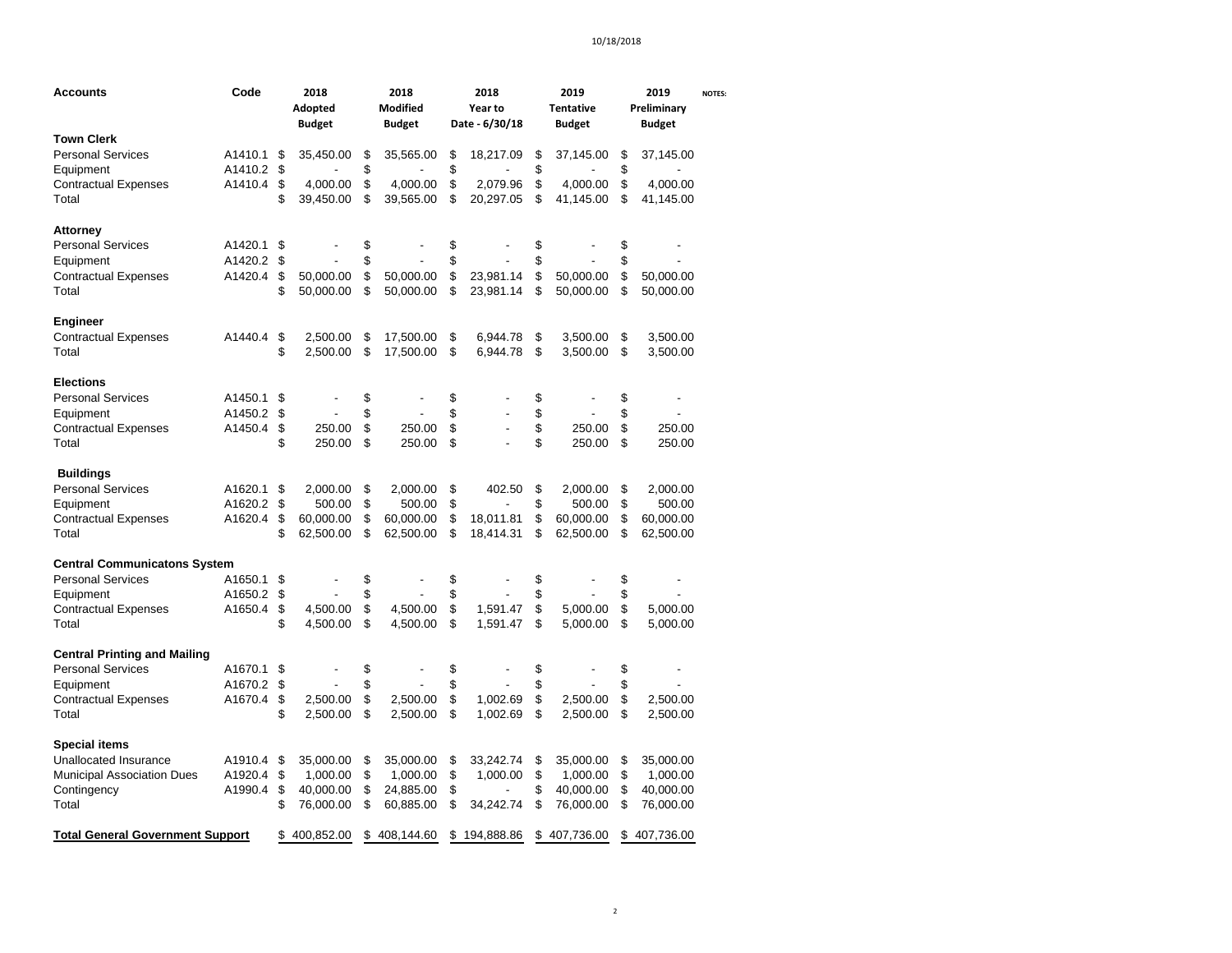| Accounts                                                                                                              | Code                          |                      | 2018<br>Adopted<br><b>Budget</b>            |                      | 2018<br>Modified<br><b>Budget</b>           |                      | 2018<br>Year to<br>Date - 6/30/18 |                      | 2019<br><b>Tentative</b><br><b>Budget</b>    |                      | 2019<br>Preliminary<br><b>Budget</b>         | <b>NOTES:</b> |
|-----------------------------------------------------------------------------------------------------------------------|-------------------------------|----------------------|---------------------------------------------|----------------------|---------------------------------------------|----------------------|-----------------------------------|----------------------|----------------------------------------------|----------------------|----------------------------------------------|---------------|
| <b>Public Safety</b>                                                                                                  |                               |                      |                                             |                      |                                             |                      |                                   |                      |                                              |                      |                                              |               |
| <b>Traffic Control</b><br><b>Personal Services</b><br>Equipment<br><b>Contractual Expenses</b>                        | A3310.1<br>A3310.2<br>A3310.4 | \$<br>\$<br>\$       | 1,000.00                                    | \$<br>\$<br>\$       | 1,000.00                                    | \$<br>\$<br>\$       | 991.45                            | \$<br>\$<br>\$       | 1,000.00                                     | \$<br>\$<br>\$       | 1,000.00                                     |               |
| Total                                                                                                                 |                               | \$                   | 1,000.00                                    | \$                   | 1,000.00                                    | \$                   | 991.45                            | \$                   | 1,000.00                                     | \$                   | 1,000.00                                     |               |
| <b>Control of Dogs</b><br><b>Personal Services</b><br>Equipment<br><b>Contractual Expenses</b><br>Total               | A3510.1<br>A3510.2<br>A3510.4 | \$<br>\$<br>\$<br>\$ | 7,375.00<br>4,500.00<br>11,875.00           | \$<br>\$<br>\$<br>\$ | 7,375.00<br>4,500.00<br>11,875.00           | \$<br>\$<br>\$<br>\$ | 3,687.45<br>464.97<br>4,152.42    | \$<br>\$<br>\$<br>\$ | 7,638.00<br>5,130.00<br>12,768.00            | \$<br>\$<br>\$<br>\$ | 7,638.00<br>5,130.00<br>12,768.00            |               |
| <b>Animal Control Other</b><br><b>Personal Services</b><br>Equipment<br><b>Contractual Expenses</b><br>Total          | A3520.1<br>A3520.2<br>A3520.4 | \$<br>\$<br>\$<br>\$ | 500.00<br>500.00                            | \$<br>\$<br>\$<br>\$ | 500.00<br>500.00                            | \$<br>\$<br>\$<br>\$ | Ĭ.<br>÷,                          | \$<br>\$<br>\$<br>\$ | 500.00<br>500.00                             | \$<br>\$<br>\$<br>\$ | 500.00<br>500.00                             |               |
| <b>Safety Inspection</b><br><b>Personal Services</b><br>Equipment<br><b>Contractual Expenses</b><br>Total             | A3620.1<br>A3620.2<br>A3620.4 | \$<br>\$<br>\$<br>\$ | 9,180.00<br>300.00<br>1,000.00<br>10,480.00 | \$<br>\$<br>\$<br>\$ | 9,180.00<br>300.00<br>1,000.00<br>10,480.00 | \$<br>\$<br>\$<br>\$ | 4,590.04<br>400.36<br>4,990.40    | \$<br>\$<br>\$<br>\$ | 11,000.00<br>300.00<br>1,000.00<br>12,300.00 | \$<br>\$<br>\$<br>\$ | 11,000.00<br>300.00<br>1,000.00<br>12,300.00 |               |
| <b>Total Public Safety</b>                                                                                            |                               | \$                   | 23,855.00                                   | \$                   | 23,855.00                                   | \$                   | 10,134.27                         | \$                   | 26,568.00                                    | \$                   | 26,568.00                                    |               |
| <b>Health</b>                                                                                                         |                               |                      |                                             |                      |                                             |                      |                                   |                      |                                              |                      |                                              |               |
| <b>Board of Health</b><br><b>Personal Services</b><br>Total                                                           | A4010.1                       | \$<br>\$             | 1,200.00<br>1,200.00                        | \$<br>\$             | 1,200.00<br>1,200.00                        | \$<br>\$             |                                   | \$<br>\$             |                                              | \$<br>\$             |                                              |               |
| <b>Registrar of Vital Statistics</b><br><b>Personal Services</b><br>Equipment<br><b>Contractual Expenses</b><br>Total | A4020.1<br>A4020.2<br>A4020.4 | \$<br>\$<br>\$<br>\$ | 250.00<br>1,100.00<br>300.00<br>1,650.00    | \$<br>\$<br>\$<br>\$ | 250.00<br>1,100.00<br>300.00<br>1,650.00    | \$<br>\$<br>\$<br>\$ | 125.00<br>4.39<br>129.39          | \$<br>\$<br>\$<br>\$ | 500.00<br>250.00<br>250.00<br>1,000.00       | \$<br>\$<br>\$<br>\$ | 500.00<br>250.00<br>250.00<br>1,000.00       |               |
| <b>Ambulance</b><br><b>Personal Services</b><br>Equipment<br><b>Contractual Expenses</b><br>Total                     | A4540.1<br>A4540.2<br>A4540.4 | \$<br>\$<br>\$<br>\$ | 139,301.00<br>139,301.00                    | \$<br>\$<br>\$<br>\$ | 139,301.00<br>139,301.00                    | \$<br>\$<br>\$<br>\$ | 70,000.00<br>70,000.00            | \$<br>\$<br>\$<br>\$ | 139,301.00<br>139,301.00                     | \$<br>\$<br>\$<br>\$ | 139,301.00<br>139,301.00                     |               |
| <b>Total Health</b>                                                                                                   |                               | \$                   | 142,151.00                                  |                      | \$142,151.00                                | \$                   | 70,129.39                         |                      | \$140,301.00                                 |                      | \$140,301.00                                 |               |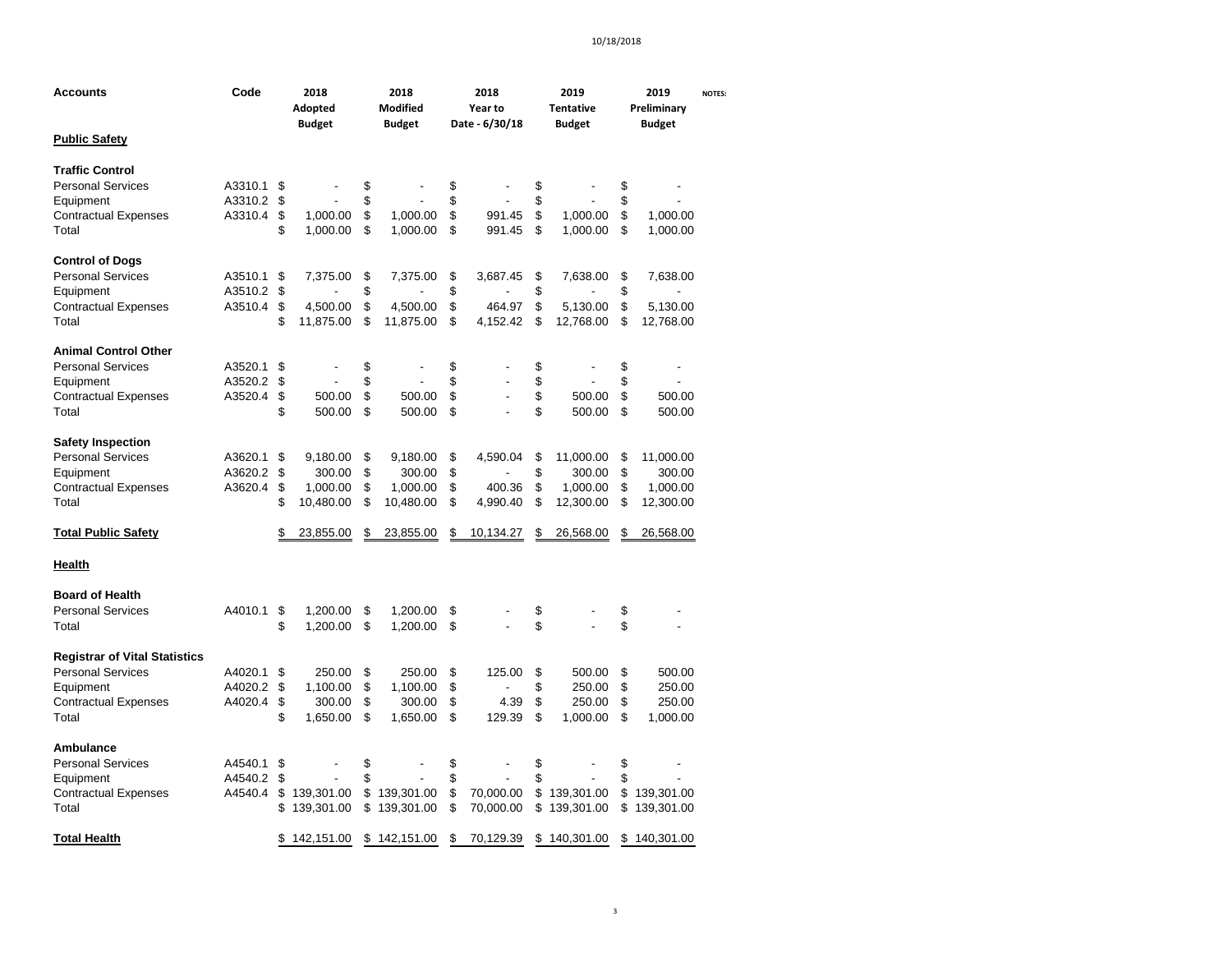| Accounts                                                                                                                | Code                          | 2018<br>Adopted<br><b>Budget</b> |                                              | 2018<br>Modified<br><b>Budget</b> |                                              | 2018<br>Year to<br>Date - 6/30/18 |                                    |                      | 2019<br><b>Tentative</b><br><b>Budget</b>    | Preliminary          | <b>NOTES:</b>                                |  |
|-------------------------------------------------------------------------------------------------------------------------|-------------------------------|----------------------------------|----------------------------------------------|-----------------------------------|----------------------------------------------|-----------------------------------|------------------------------------|----------------------|----------------------------------------------|----------------------|----------------------------------------------|--|
| <b>Transportation</b>                                                                                                   |                               |                                  |                                              |                                   |                                              |                                   |                                    |                      |                                              |                      | <b>Budget</b>                                |  |
| <b>Superintendent of Highways</b><br><b>Personal Services</b><br>Equipment<br><b>Contractual Expenses</b><br>Total      | A5010.1<br>A5010.2<br>A5010.4 | \$<br>\$<br>\$<br>\$             | 57,120.00<br>1,200.00<br>58,320.00           | \$<br>\$<br>\$<br>\$              | 57,120.00<br>1,200.00<br>58,320.00           | \$<br>\$<br>\$<br>\$              | 28,559.96<br>689.17<br>29.249.13   | \$<br>\$<br>\$<br>\$ | 59,320.00<br>1,200.00<br>60,520.00           | \$<br>\$<br>\$<br>\$ | 59,320.00<br>1,200.00<br>60,520.00           |  |
| <b>Street Lighting</b><br><b>Contractual Expenses</b><br>Total                                                          | A5182.4                       | \$<br>\$                         | 2,500.00<br>2,500.00                         | \$<br>\$                          | 2,500.00<br>2,500.00                         | \$<br>\$                          | 1,109.62<br>1,109.62               | \$<br>\$             | 2,500.00<br>2,500.00                         | \$<br>\$             | 2,500.00<br>2,500.00                         |  |
| <b>Total Transportation</b>                                                                                             |                               | \$                               | 60,820.00                                    | \$                                | 60,820.00                                    | \$                                | 30,358.75                          | \$                   | 63,020.00                                    | \$                   | 63,020.00                                    |  |
| <b>Waterways Navigation</b><br><b>Contractual Expenses</b><br>Total                                                     | A5710.4                       | \$<br>\$                         | 1,800.00<br>1,800.00                         | \$<br>\$                          | 1,800.00<br>1,800.00                         | \$<br>\$                          |                                    | \$<br>\$             | 1,800.00<br>1,800.00                         | \$<br>\$             | 1,800.00<br>1,800.00                         |  |
| <b>Total Waterways Navigation</b>                                                                                       |                               | \$                               | 1,800.00                                     | \$                                | 1,800.00                                     | \$                                |                                    | \$                   | 1,800.00                                     | \$                   | 1,800.00                                     |  |
| <b>Economic Assistance and Opportunity</b>                                                                              |                               |                                  |                                              |                                   |                                              |                                   |                                    |                      |                                              |                      |                                              |  |
| <b>Publicity</b><br><b>Contractual Expenses</b><br>Total                                                                | A6410.4                       | \$<br>\$                         | 300.00<br>300.00                             | \$<br>\$                          | 300.00<br>300.00                             | \$<br>\$                          | 300.00<br>300.00                   | \$<br>\$             | 300.00<br>300.00                             | \$<br>\$             | 300.00<br>300.00                             |  |
| <b>Veterans Services</b><br><b>Personal Services</b><br>Equipment<br><b>Contractual Expenses</b><br>Total               | A6510.1<br>A6510.2<br>A6510.4 | \$<br>\$<br>\$<br>\$             | 700.00<br>700.00                             | \$<br>\$<br>\$<br>\$              | 700.00<br>700.00                             | \$<br>\$<br>\$<br>\$              | $\overline{a}$<br>525.60<br>525.60 | \$<br>\$<br>\$<br>\$ | 700.00<br>700.00                             | \$<br>\$<br>\$<br>\$ | 700.00<br>700.00                             |  |
| Total Economic Assistance and Opport \$                                                                                 |                               |                                  | 1,000.00                                     | \$                                | 1,000.00                                     | \$                                | 825.60                             | \$                   | 1,000.00                                     | \$                   | 1,000.00                                     |  |
| <b>Culture and Recreation</b>                                                                                           |                               |                                  |                                              |                                   |                                              |                                   |                                    |                      |                                              |                      |                                              |  |
| <b>Special Recreational Facilities</b><br><b>Personal Services</b><br>Equipment<br><b>Contractual Expenses</b><br>Total | A7180.1<br>A7180.2<br>A7180.4 | \$<br>\$<br>\$<br>\$             | 10,000.00<br>500.00<br>1,500.00<br>12,000.00 | \$<br>\$<br>\$<br>\$              | 10,000.00<br>500.00<br>1,500.00<br>12,000.00 | \$<br>\$<br>\$<br>\$              | 2,900.00<br>2,900.00               | \$<br>\$<br>\$<br>\$ | 10,000.00<br>500.00<br>1,000.00<br>11,500.00 | \$<br>\$<br>\$<br>\$ | 10,000.00<br>500.00<br>1,000.00<br>11,500.00 |  |
| <b>Youth Program</b><br><b>Personal Services</b><br>Equipment<br><b>Contractual Expenses</b><br>Total                   | A7310.1<br>A7310.2<br>A7310.4 | \$<br>\$<br>\$<br>\$             | 650.00<br>650.00                             | \$<br>\$<br>\$<br>\$              | 650.00<br>650.00                             | \$<br>\$<br>\$<br>\$              | 650.00<br>650.00                   | \$<br>\$<br>\$<br>\$ | 650.00<br>650.00                             | \$<br>\$<br>\$<br>\$ | ٠<br>650.00<br>650.00                        |  |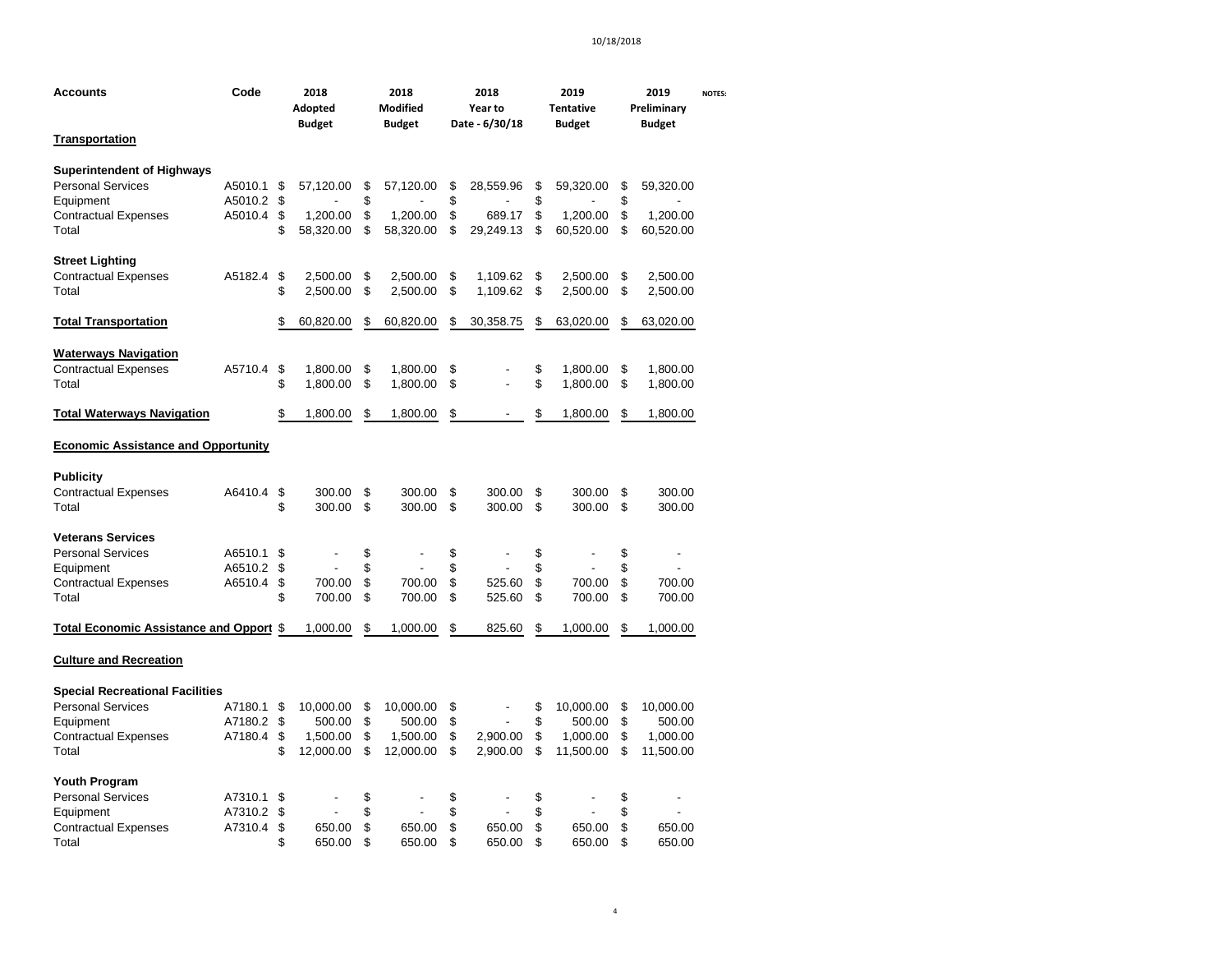| Accounts                                 | Code    |    | 2018<br>Adopted<br><b>Budget</b> |    | 2018<br><b>Modified</b><br><b>Budget</b> | 2018<br>Year to<br>Date - 6/30/18 | 2019<br><b>Tentative</b><br><b>Budget</b> | 2019<br>Preliminary<br><b>Budget</b> | <b>NOTES:</b> |
|------------------------------------------|---------|----|----------------------------------|----|------------------------------------------|-----------------------------------|-------------------------------------------|--------------------------------------|---------------|
| Joint Youth Project                      |         |    |                                  |    |                                          |                                   |                                           |                                      |               |
| <b>Contractual Expenses</b>              | A7320.4 | \$ | 8,000.00                         | \$ | 8,000.00                                 | \$                                | \$<br>10,550.00                           | \$<br>10,550.00                      |               |
| Total                                    |         | \$ | 8,000.00                         | \$ | 8,000.00                                 | \$                                | \$<br>10,550.00                           | \$<br>10,550.00                      |               |
|                                          |         |    |                                  |    |                                          |                                   |                                           |                                      |               |
| Historian                                |         |    |                                  |    |                                          |                                   |                                           |                                      |               |
| <b>Personal Services</b>                 | A7510.1 | \$ | 800.00                           | \$ | 800.00                                   | \$<br>400.00                      | \$<br>824.00                              | \$<br>824.00                         |               |
| Equipment                                | A7510.2 | \$ |                                  | \$ |                                          | \$                                | \$                                        | \$                                   |               |
| <b>Contractual Expenses</b>              | A7510.4 | \$ | 75.00                            | \$ | 75.00                                    | \$                                | \$                                        | \$<br>٠                              |               |
| Total                                    |         | \$ | 875.00                           | \$ | 875.00                                   | \$<br>400.00                      | \$<br>824.00                              | \$<br>824.00                         |               |
| <b>Celebration</b>                       |         |    |                                  |    |                                          |                                   |                                           |                                      |               |
| <b>Personal Services</b>                 | A7550.1 | \$ |                                  | \$ |                                          | \$                                | \$                                        | \$                                   |               |
| Equipment                                | A7550.2 | \$ |                                  | \$ |                                          | \$                                | \$                                        | \$                                   |               |
| <b>Contractual Expenses</b>              | A7550.4 | \$ | 500.00                           | \$ | 500.00                                   | \$<br>240.00                      | \$<br>250.00                              | \$<br>250.00                         |               |
| Total                                    |         |    | 500.00                           | \$ | 500.00                                   | \$<br>240.00                      | \$<br>250.00                              | \$                                   |               |
|                                          |         | \$ |                                  |    |                                          |                                   |                                           | 250.00                               |               |
| <b>Adult Recreaton</b>                   |         |    |                                  |    |                                          |                                   |                                           |                                      |               |
| <b>Personal Services</b>                 | A7620.1 | \$ |                                  | \$ |                                          | \$                                | \$                                        | \$                                   |               |
| Equipment                                | A7620.2 | \$ |                                  | \$ |                                          | \$                                | \$                                        | \$                                   |               |
| <b>Contractual Expenses</b>              | A7620.4 | \$ | 2,000.00                         | \$ | 2,000.00                                 | \$<br>2,000.00                    | \$<br>2,000.00                            | \$<br>2,000.00                       |               |
| Total                                    |         | \$ | 2,000.00                         | \$ | 2,000.00                                 | \$<br>2,000.00                    | \$<br>2,000.00                            | \$<br>2,000.00                       |               |
| <b>Total Culture and Recreation</b>      |         | \$ | 24,025.00                        | S  | 24,025.00                                | \$<br>6,190.00                    | \$<br>25,774.00                           | \$<br>25,774.00                      |               |
| <b>Home and Community Services</b>       |         |    |                                  |    |                                          |                                   |                                           |                                      |               |
| <b>Planning</b>                          |         |    |                                  |    |                                          |                                   |                                           |                                      |               |
| <b>Personal Services</b>                 | A8020.1 | \$ | 4,663.00                         | \$ | 4,663.00                                 | \$<br>2,331.55                    | \$<br>4,803.00                            | \$<br>4,803.00                       |               |
| Equipment                                | A8020.2 | \$ |                                  | \$ |                                          | \$                                | \$                                        | \$                                   |               |
| <b>Contractual Expenses</b>              | A8020.4 | \$ | 7,500.00                         | \$ | 7,500.00                                 | \$<br>3,655.47                    | \$<br>7,500.00                            | \$<br>7,500.00                       |               |
| Total                                    |         | \$ | 12,163.00                        | \$ | 12,163.00                                | \$<br>5,987.02                    | \$<br>12,303.00                           | \$<br>12,303.00                      |               |
| <b>Environmental Control</b>             |         |    |                                  |    |                                          |                                   |                                           |                                      |               |
| Contractual Expenses                     | A8090.4 | \$ |                                  | \$ |                                          | \$                                | \$                                        | \$                                   |               |
| Total                                    |         | \$ |                                  | \$ |                                          | \$                                | \$                                        | \$                                   |               |
| Cemeteries                               |         |    |                                  |    |                                          |                                   |                                           |                                      |               |
|                                          |         |    |                                  |    |                                          |                                   |                                           |                                      |               |
| <b>Personal Services</b>                 | A8810.1 | \$ | 5,000.00                         | \$ | 5,000.00                                 | \$<br>1,321.40                    | \$<br>5,000.00                            | \$<br>5,000.00                       |               |
| Equipment                                | A8810.2 | \$ |                                  | \$ |                                          | \$                                | \$<br>1,000.00                            | \$<br>1,000.00                       |               |
| <b>Contractual Expenses</b>              | A8810.4 | \$ | 500.00                           | \$ | 500.00                                   | \$<br>491.83                      | \$<br>1,000.00                            | \$<br>1,000.00                       |               |
| Total                                    |         | \$ | 5,500.00                         | \$ | 5,500.00                                 | \$<br>1,813.23                    | \$<br>7,000.00                            | \$<br>7,000.00                       |               |
| <b>Total Home and Community Services</b> |         | S  | 17,663.00                        | S  | 17,663.00                                | \$<br>7,800.25                    | \$<br>19,303.00                           | \$<br>19,303.00                      |               |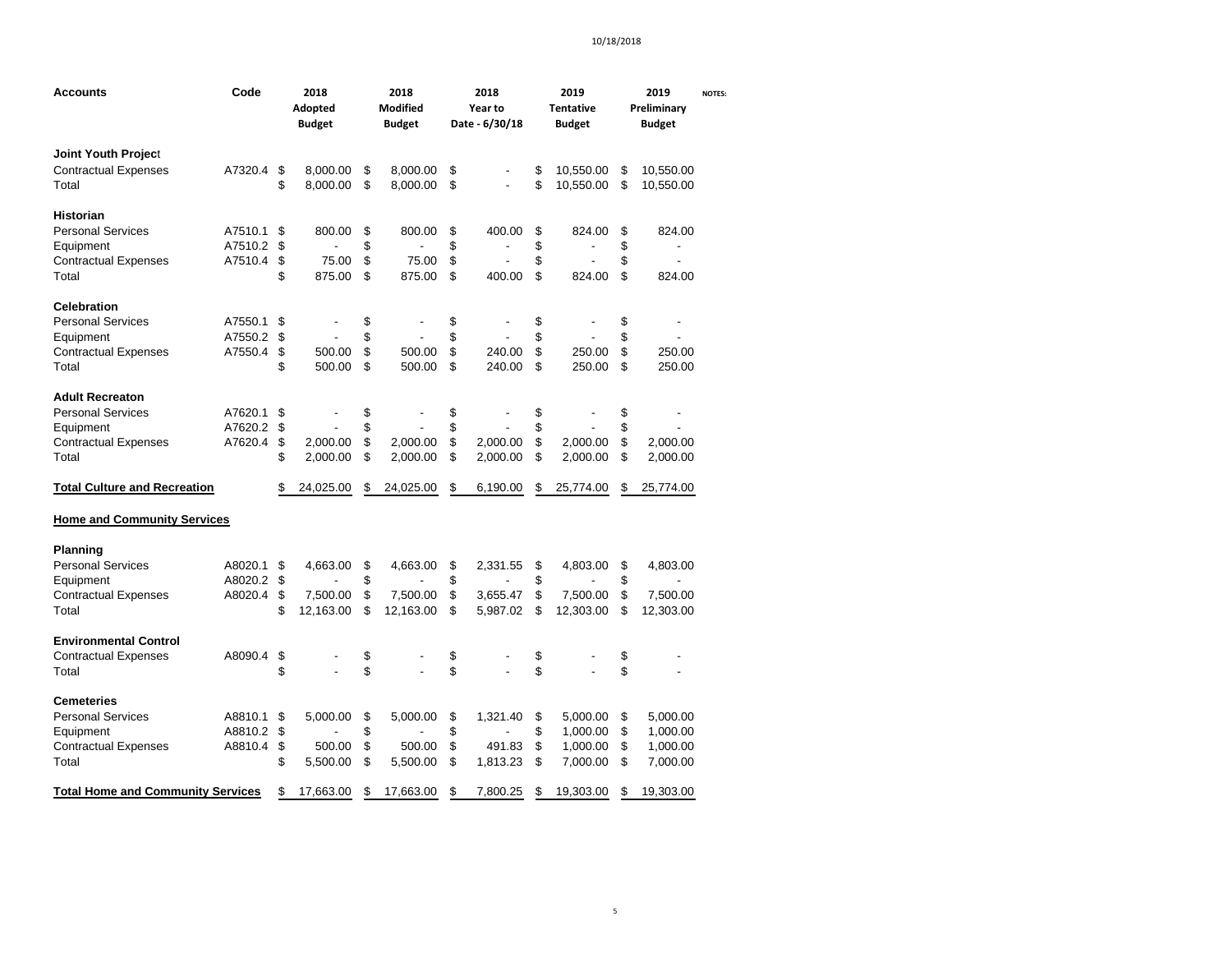| Accounts                                 | Code    | 2018<br>Adopted<br><b>Budget</b> |              | 2018<br><b>Modified</b><br><b>Budget</b> | 2018<br>Year to<br>Date - 6/30/18 | 2019<br><b>Tentative</b><br><b>Budget</b> |              | 2019<br>Preliminary<br><b>Budget</b> |              | <b>NOTES:</b> |
|------------------------------------------|---------|----------------------------------|--------------|------------------------------------------|-----------------------------------|-------------------------------------------|--------------|--------------------------------------|--------------|---------------|
| Undistributed                            |         |                                  |              |                                          |                                   |                                           |              |                                      |              |               |
| <b>Employee Benefits</b>                 |         |                                  |              |                                          |                                   |                                           |              |                                      |              |               |
| <b>State Retirement</b>                  | A9010.1 | \$                               | 17,670.00    | \$<br>17,670.00                          | \$                                | \$                                        | 19,669.00    | \$                                   | 19,669.00    |               |
| <b>Social Security</b>                   | A9030.8 | \$                               | 18,333.00    | \$<br>18,333.00                          | \$<br>8,961.81                    | \$                                        | 19,280.00    | \$                                   | 19,280.00    |               |
| Disability Insurance                     | A9055.8 | \$                               | 250.00       | \$<br>250.00                             | \$<br>200.40                      | \$                                        | 250.00       | \$                                   | 250.00       |               |
| Hospital and medical Insurance A9060.8   |         | S                                | 17,600.00    | \$<br>17,600.00                          | \$<br>11,255.77                   | \$                                        | 17,600.00    | \$                                   | 17,600.00    |               |
| <b>Total Undistributed</b>               |         | \$                               | 53,853.00    | \$<br>53,853.00                          | \$<br>20,417.98                   | \$                                        | 56,799.00    | \$                                   | 56,799.00    |               |
| <b>Total Appropriations/Expenditures</b> |         |                                  | \$726,019.00 | \$<br>733,311.60                         | \$ 340,745.10                     | \$                                        | 742,301.00   | \$                                   | 742,301.00   |               |
| <b>General Fund Estimated Revenues</b>   |         |                                  |              |                                          |                                   |                                           |              |                                      |              |               |
| Real Property Tax Revenue                | A1001   |                                  | \$254,469.00 | \$254,469.00                             | \$254,469.00                      |                                           | \$285,726.00 |                                      | \$285,726.00 |               |
| Other Tax Items                          |         |                                  |              |                                          |                                   |                                           |              |                                      |              |               |
| Other Payments in Lieu of Taxe           | A1081   | \$                               | 2,512.00     | \$<br>2,512.00                           | \$<br>2,537.25                    | \$                                        | 2,537.00     | \$                                   | 2,537.00     |               |
| Interest and Penalties on Real F         | A1090   | \$                               | 8,000.00     | \$<br>8,000.00                           | \$<br>7,028.72                    | \$                                        | 8,000.00     | \$                                   | 8,000.00     |               |
| Utilities Gross Receipts Tax             | A1130   | \$                               |              | \$                                       | \$<br>262.59                      | \$                                        |              | \$                                   |              |               |
| Franchise                                | A1170   | \$                               | 33,000.00    | \$<br>33,000.00                          | \$<br>35,050.54                   | \$                                        | 33,000.00    | \$                                   | 33,000.00    |               |
| <b>Departmental Income</b>               |         |                                  |              |                                          |                                   |                                           |              |                                      |              |               |
| <b>Clerk Fees</b>                        | A1255   | \$                               | 1,000.00     | \$<br>1,000.00                           | \$<br>600.35                      | \$                                        | 1,000.00     | \$                                   | 1,000.00     |               |
| <b>Planning Board Fees</b>               | A2115   | \$                               | 1,000.00     | \$<br>1,000.00                           | \$<br>1,175.00                    | \$                                        | 1,000.00     | \$                                   | 1,000.00     |               |
| Use of Money                             |         |                                  |              |                                          |                                   |                                           |              |                                      |              |               |
| <b>Interest and Earnings</b>             | A2401   | \$                               | 300.00       | \$<br>300.00                             | \$<br>280.81                      | \$                                        | 300.00       | \$                                   | 300.00       |               |
| <b>Licenses and Permits</b>              |         |                                  |              |                                          |                                   |                                           |              |                                      |              |               |
| Dog License                              | A2544   | \$                               | 3,500.00     | \$<br>3,500.00                           | \$<br>2,047.00                    | \$                                        | 3,500.00     | \$                                   | 3,500.00     |               |
| Permits                                  | A2590   | \$                               |              | \$                                       | \$                                | \$                                        |              | \$                                   |              |               |
| <b>Fines and Forfeitures</b>             |         |                                  |              |                                          |                                   |                                           |              |                                      |              |               |
| <b>Fines and Forfeited Bail</b>          | A2610   | \$                               | 90,000.00    | \$<br>90,000.00                          | \$<br>31,086.00                   | \$                                        | 90,000.00    | \$                                   | 90,000.00    |               |
| Sale of Property/Compensation for Loss   |         |                                  |              |                                          |                                   |                                           |              |                                      |              |               |
| Sale of Real Property                    | A2660   | \$                               |              | \$                                       | \$<br>500.00                      | \$                                        |              | \$                                   |              |               |
| Sale of Surplus Equip                    | A2665   | \$                               |              | \$                                       | \$<br>32.00                       | \$                                        |              | \$                                   |              |               |
| <b>Unclassified Revenue</b>              |         |                                  |              |                                          |                                   |                                           |              |                                      |              |               |
| <b>Unclassified Revenue</b>              | A2770   | \$                               |              | \$                                       | \$<br>36.78                       | \$                                        |              | \$                                   |              |               |
| <b>State Aid</b>                         |         |                                  |              |                                          |                                   |                                           |              |                                      |              |               |
| Revenue Sharing                          | A3001   | \$                               | 12,238.00    | \$<br>12,238.00                          | \$                                | \$                                        | 12,238.00    | \$                                   | 12,238.00    |               |
| Mortgage Tax                             | A3005   | \$                               | 95,000.00    | \$<br>95,000.00                          | \$<br>53,496.29                   | \$                                        | 95,000.00    | \$                                   | 95,000.00    |               |
| Other Star                               | A3089   | \$                               |              | \$                                       | \$                                | \$                                        |              | \$                                   |              |               |
| Grant Revenue - Home and Cor             | A3989   | \$                               |              | \$                                       | \$                                | \$                                        |              | \$                                   |              |               |
| Grant Revenue - Other                    | A3089   | \$                               |              | \$<br>7,292.60                           | \$<br>7,292.60                    | \$                                        |              | \$                                   |              |               |
| <b>Total Estimated Revenues</b>          |         | \$                               | 246,550.00   | \$<br>253,842.60                         | \$<br>141,425.93                  |                                           | \$246,575.00 | \$                                   | 246,575.00   |               |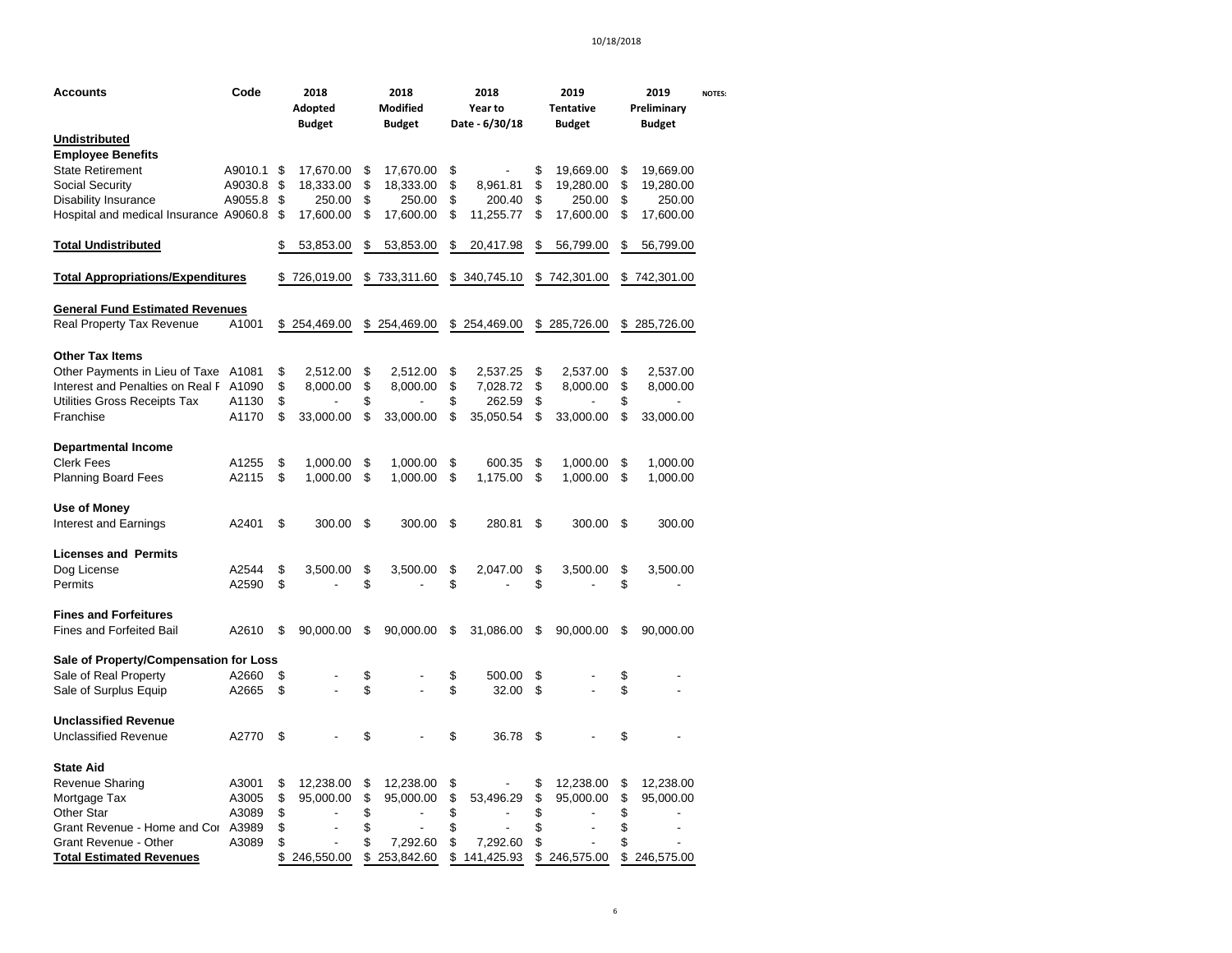| Code<br><b>Accounts</b>                    |             | 2018<br>Adopted<br><b>Budget</b> |          | 2018<br>Modified<br><b>Budget</b> |          | 2018<br>Year to<br>Date - 6/30/18 |          | 2019<br><b>Tentative</b><br><b>Budget</b> |          | 2019<br>Preliminary<br><b>Budget</b> | <b>NOTES:</b> |
|--------------------------------------------|-------------|----------------------------------|----------|-----------------------------------|----------|-----------------------------------|----------|-------------------------------------------|----------|--------------------------------------|---------------|
| <b>Unexpended Balance</b>                  |             | \$225,000.00                     |          | \$225,000.00                      |          |                                   |          | \$210,000.00                              |          | \$210,000.00                         |               |
| <b>HIGHWAY FUND</b>                        |             | appropriated                     |          | appropriated                      |          |                                   |          | appropriated<br>fund balance              |          | appropriated<br>fund balance         |               |
| <b>Highway Appropriations - Townwide</b>   |             |                                  |          |                                   |          |                                   |          |                                           |          |                                      |               |
| <b>Bridges</b>                             |             |                                  |          |                                   |          |                                   |          |                                           |          |                                      |               |
| <b>Contractual Expenses</b><br>Total       | DA5120.4 \$ | \$<br>10,000.00<br>10,000.00     | \$<br>\$ | 10,000.00<br>10,000.00            | \$<br>\$ |                                   | \$<br>\$ | 10,000.00<br>10,000.00                    | \$<br>\$ | 10,000.00<br>10,000.00               |               |
| <b>Machinery</b>                           |             |                                  |          |                                   |          |                                   |          |                                           |          |                                      |               |
| Equipment                                  | DA5130.2 \$ | 80,000.00                        | \$       | 80,000.00                         | \$       | 28,215.70                         | \$       | 33,000.00                                 | \$       | 33,000.00                            |               |
| <b>Contractual Expenses</b>                | DA5130.4 \$ | 80,000.00                        | \$       | 80,000.00                         | \$       | 30,641.93                         | \$       | 80,000.00                                 | \$       | 80,000.00                            |               |
| Total                                      |             | \$<br>160,000.00                 | \$       | 160,000.00                        | \$       | 58,857.63                         | \$       | 113,000.00                                | \$       | 113,000.00                           |               |
| <b>Snow Removal - Town</b>                 |             |                                  |          |                                   |          |                                   |          |                                           |          |                                      |               |
| <b>Personal Services</b>                   | DA5142.1 \$ | 205,000.00                       | \$       | 205,000.00                        | \$       | 117,750.77                        | \$       | 210,000.00                                | \$       | 210,000.00                           |               |
| <b>Contractual Expenses</b>                | DA5142.4 \$ | 80,000.00                        | \$       | 80,000.00                         | \$       | 43,142.04                         | \$       | 85,000.00                                 | \$       | 85,000.00                            |               |
| Total                                      |             | \$285,000.00                     | \$       | 285,000.00                        |          | \$160,892.81                      |          | \$295,000.00                              |          | \$295,000.00                         |               |
| <b>Employee Benefits</b>                   |             |                                  |          |                                   |          |                                   |          |                                           |          |                                      |               |
| <b>State Retirement</b>                    | DA9010.8 \$ | 26,802.00                        | \$       | 26,802.00                         | \$       |                                   | \$       | 27,777.00                                 | \$       | 27,777.00                            |               |
| Social Security                            | DA9030.8 \$ | 15,700.00                        | \$       | 15,700.00                         | \$       | 8,851.84                          | \$       | 16,065.00                                 | \$       | 16,065.00                            |               |
| Hospital and Medical Insurance DA9060.8 \$ |             | 81,300.00                        | \$       | 81,300.00                         | \$       | 26,016.70                         | \$       | 81,723.00                                 | \$       | 81,723.00                            |               |
| Uniforms                                   | DA9089.8 \$ | 3,600.00                         | \$       | 3,600.00                          | \$       | 1,694.38                          | \$       | 3,600.00                                  | \$       | 3,600.00                             |               |
| Total                                      |             | \$<br>127,402.00                 | \$       | 127,402.00                        | \$       | 36,562.92                         | \$       | 129,165.00                                | \$       | 129,165.00                           |               |
| <b>Debt Service Principal</b>              |             |                                  |          |                                   |          |                                   |          |                                           |          |                                      |               |
| Serial Bonds                               | DA9710.6 \$ | 56,273.00                        | \$       | 56,273.00                         | \$       | 56,272.07                         | \$       | 97,021.00                                 | \$       | 97,021.00                            |               |
| <b>Bond Anticipation</b>                   | DA9730.6 \$ | Ĭ.                               | \$       | $\overline{a}$                    | \$       | ÷,                                | \$       | ÷,                                        | \$       |                                      |               |
| <b>Capital Bonds</b>                       | DA9740.6 \$ |                                  | \$       |                                   | \$       |                                   | \$       |                                           | \$       |                                      |               |
| Total                                      |             | \$<br>56,273.00                  | \$       | 56,273.00                         | \$       | 56,272.07                         | \$       | 97,021.00                                 | \$       | 97,021.00                            |               |
| Interest                                   |             |                                  |          |                                   |          |                                   |          |                                           |          |                                      |               |
| Serial Bonds                               | DA9710.7 \$ | 7,393.00                         | \$       | 7,393.00                          | \$       | 7,392.82                          | \$       | 11,752.00                                 | \$       | 11,752.00                            |               |
| <b>Bond Anticipation</b>                   | DA9730.7 \$ | $\overline{a}$                   | \$       | $\overline{a}$                    | \$       | $\overline{a}$                    | \$       | ٠                                         | \$       | $\overline{a}$                       |               |
| <b>Capital Bonds</b>                       | DA9740.7 \$ |                                  | \$       |                                   | \$       |                                   | \$       |                                           | \$       |                                      |               |
| Total                                      |             | \$<br>7,393.00                   | \$       | 7,393.00                          | \$       | 7,392.82                          | \$       | 11,752.00                                 | \$       | 11,752.00                            |               |
| <b>Total Appropriations/Expenses</b>       |             | \$<br>646,068.00                 |          | \$646,068.00                      |          | \$319,978.25                      | \$       | 655,938.00                                | \$       | 655,938.00                           |               |
| <b>Highway Revenues - Townwide</b>         |             |                                  |          |                                   |          |                                   |          |                                           |          |                                      |               |
| <b>Local Sources</b>                       |             |                                  |          |                                   |          |                                   |          |                                           |          |                                      |               |
| <b>Real Property Tax</b>                   | DA1001      | \$592,468.00                     |          | \$592,468.00                      |          | \$592,468.00                      | \$       | 617,338.00                                |          | \$ 617,338.00                        |               |
| Sales of Scrap & Surplus Equip DA2650      |             | \$                               | \$       |                                   | \$       |                                   | \$       |                                           | \$       |                                      |               |
| <b>Interest and Earnings</b>               | DA2401      | \$<br>100.00                     | \$       | 100.00                            | \$       | 143.09                            | \$       | 100.00                                    | \$       | 100.00                               |               |
| <b>Compensation for Loss</b>               | DA2690      | \$<br>$\overline{a}$             | \$       | ÷,                                | \$       | ÷,                                | \$       | $\overline{a}$                            | \$       | $\overline{a}$                       |               |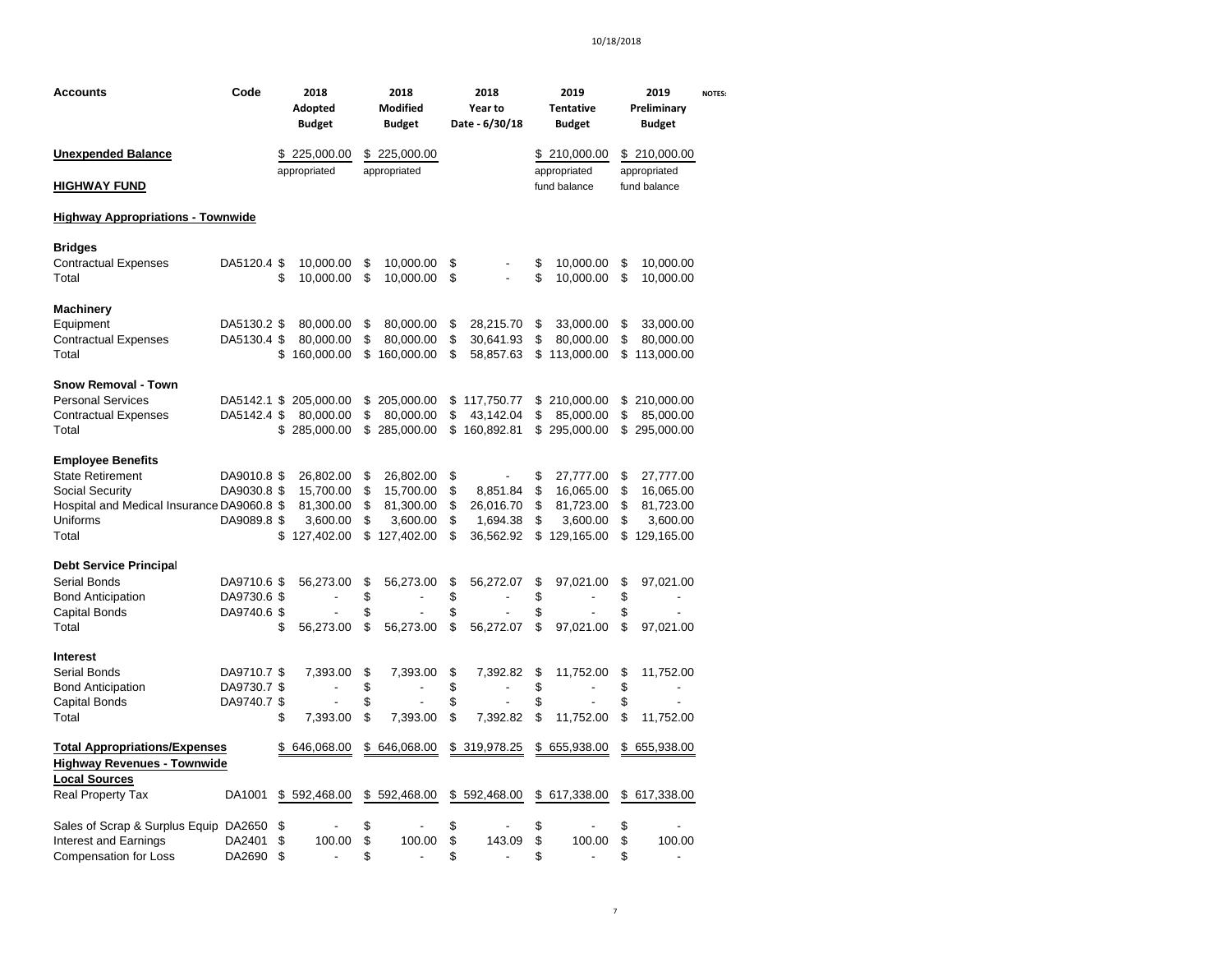| <b>Accounts</b>                                                               | Code        |    | 2018<br>Adopted<br><b>Budget</b> |    | 2018<br><b>Modified</b><br><b>Budget</b> | 2018<br>Year to<br>Date - 6/30/18 | 2019<br><b>Tentative</b><br><b>Budget</b> |    | 2019<br>Preliminary<br><b>Budget</b>      | <b>NOTES:</b> |
|-------------------------------------------------------------------------------|-------------|----|----------------------------------|----|------------------------------------------|-----------------------------------|-------------------------------------------|----|-------------------------------------------|---------------|
| Mowing - Washington County                                                    | DA2770      | \$ | 3,500.00                         | \$ | 3,500.00                                 | \$                                | \$<br>3,500.00                            | \$ | 3,500.00                                  |               |
| <b>Total Estimated Revenues</b><br>Townwide                                   |             | \$ | 3,600.00                         | \$ | 3,600.00                                 | \$<br>143.09                      | \$<br>3,600.00                            | \$ | 3,600.00                                  |               |
| <b>Unexpended Balance</b>                                                     |             | \$ | 50,000.00                        | \$ | 50,000.00                                |                                   | \$<br>35,000.00                           | \$ | 35,000.00                                 |               |
| <b>Highway Appropriations - Outside Village</b>                               |             |    | appropriated                     |    | appropriated                             |                                   | appropriated<br>fund balance              |    | appropriated<br>fund balance              |               |
| <b>General Repairs</b>                                                        |             |    |                                  |    |                                          |                                   |                                           |    |                                           |               |
| <b>Personal Services</b>                                                      | DB5110.1 \$ |    | 178,000.00                       | \$ | 178,000.00                               | \$<br>89,369.19                   | \$<br>185,000.00                          | \$ | 185,000.00                                |               |
| <b>Contractual Expenses</b>                                                   | DB5110.4 \$ |    | 63,000.00                        | \$ | 63,000.00                                | \$<br>20,013.90                   | \$<br>68,000.00                           | \$ | 68,000.00                                 |               |
| Total                                                                         |             | \$ | 241,000.00                       | \$ | 241,000.00                               | \$<br>109,383.09                  | \$253,000.00                              | \$ | 253,000.00                                |               |
| Improvements                                                                  |             |    |                                  |    |                                          |                                   |                                           |    |                                           |               |
| Capital Outlay                                                                |             |    | DB5112.2 \$ 240,000.00           | S  | 24,000.00                                | \$                                | \$<br>240,000.00                          | \$ | 240,000.00                                |               |
| <b>Employee Benefits</b>                                                      |             |    |                                  |    |                                          |                                   |                                           |    |                                           |               |
| <b>State Retirement</b>                                                       | DB9010.8 \$ |    | 23,227.00                        | \$ | 23,227.00                                | \$<br>$\overline{\phantom{0}}$    | \$<br>24,053.00                           | \$ | 24,053.00                                 |               |
| Social Security                                                               | DB9030.8 \$ |    | 13,617.00                        | \$ | 13,617.00                                | \$<br>6,569.97                    | \$<br>14,153.00                           | \$ | 14,153.00                                 |               |
| Hospital and Medical Insurance DB9060.8 \$                                    |             |    | 81,300.00                        | \$ | 81,300.00                                | \$<br>51,508.70                   | \$<br>81,723.00                           | \$ | 81,723.00                                 |               |
| Uniforms                                                                      | DB9089.8 \$ |    | 3,600.00                         | \$ | 3,600.00                                 | \$<br>1,036.08                    | \$<br>3,600.00                            | \$ | 3,600.00                                  |               |
| Total                                                                         |             | \$ | 121.744.00                       | \$ | 121.744.00                               | \$<br>59.114.75                   | \$<br>123,529.00                          | \$ | 123,529.00                                |               |
| Total Highway Appropriations - Expens \$ 602,744.00<br><b>Outside Village</b> |             |    |                                  |    | \$ 602,744.00                            | \$<br>168,497.84                  | \$<br>616,529.00                          | S  | 616,529.00                                |               |
|                                                                               |             |    |                                  |    |                                          |                                   |                                           |    |                                           |               |
| Highway Revenues - Outside Village                                            |             |    |                                  |    |                                          |                                   |                                           |    |                                           |               |
| <b>Local Sources</b>                                                          |             |    |                                  |    |                                          |                                   |                                           |    |                                           |               |
| <b>Real Property Tax</b>                                                      | DB1001      | S  | 389,644.00                       |    | \$ 389,644,00                            | \$<br>389.644.00                  | \$<br>413.429.00                          |    | \$413,429.00                              |               |
| Interest and Earnings                                                         | DB2401      | \$ | 100.00                           | \$ | 100.00                                   | \$<br>100.68                      | \$<br>100.00                              | \$ | 100.00                                    |               |
| <b>State Aid</b>                                                              |             |    |                                  |    |                                          |                                   |                                           |    |                                           |               |
| Consolidated Highway                                                          | DB3501      | \$ | 163,000.00                       |    | \$163,000.00                             | \$                                | \$<br>168,000.00                          | \$ | 168,000.00                                |               |
| <b>Total Estimated Highway Revenues</b>                                       |             | \$ | 163,100.00                       |    | \$163,100.00                             | \$<br>100.68                      | \$168,100.00                              |    | \$168,100.00                              |               |
| <b>Unexpended Balance</b>                                                     |             | \$ | 50,000.00<br>appropriated        |    | 50,000.00<br>approriated                 |                                   | 35,000.00<br>appropriated<br>fund balance | \$ | 35,000.00<br>appropriated<br>fund balance |               |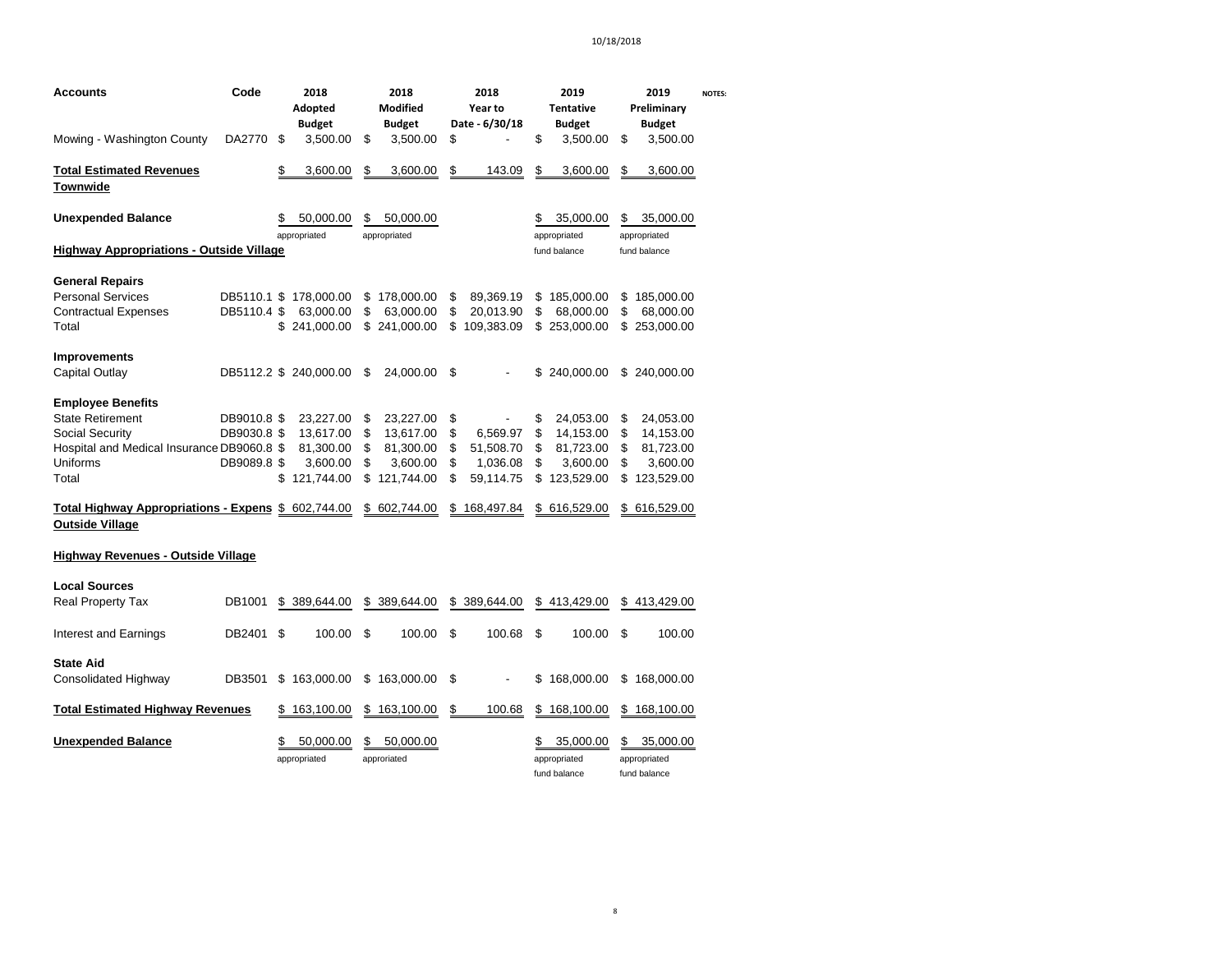| <b>Accounts</b>                   | Code        | 2018                   |      | 2018          |      | 2018           |      | 2019          |    | 2019                   | <b>NOTES:</b>                                           |
|-----------------------------------|-------------|------------------------|------|---------------|------|----------------|------|---------------|----|------------------------|---------------------------------------------------------|
|                                   |             | Adopted                |      | Modified      |      | Year to        |      | Tentative     |    | Preliminary            |                                                         |
|                                   |             | <b>Budget</b>          |      | <b>Budget</b> |      | Date - 6/30/18 |      | <b>Budget</b> |    | <b>Budget</b>          |                                                         |
| <b>SPECIAL DISTRICTS</b>          |             |                        |      |               |      |                |      |               |    |                        |                                                         |
| <b>Fire Protection Districts</b>  |             |                        |      |               |      |                |      |               |    |                        |                                                         |
| <b>Appropriations</b>             |             |                        |      |               |      |                |      |               |    |                        |                                                         |
| #6 Fort Ann SF1                   |             | SF3410.4 \$ 204.390.00 |      | \$204,390.00  |      | \$204,390.00   |      | \$204,390.00  |    | $$204.390.00$ contract |                                                         |
| <b>LOSAP</b>                      | SF9010.8 \$ |                        | \$   |               | S    |                | S    |               | \$ |                        |                                                         |
| Total                             |             | \$204.390.00           |      | \$204,390.00  |      | \$204,390.00   |      | \$204,390.00  |    | \$204,390,00           |                                                         |
| #7 Pilot Knob SF2                 | SF3410.4 \$ | 95,400.00              | - \$ | 95,400.00     | - \$ | 95,200.00 \$   |      | 95,250.00     | -S |                        | 95,250.00 contract \$93,200.00-\$2050.00 admin fee      |
| <b>LOSAP</b>                      | SF9010.8 \$ | 5,720.00               | \$.  | 5,720.00      | S.   | 5,720.00       | - \$ | 3,240.00      | S. |                        | 3,240.00 13 members X\$480=\$6240.00(\$3000.00 surplus) |
| Total                             |             | 101,120.00             |      | \$101,120.00  |      | \$100,920.00   | \$.  | 98,490.00     | S  | 98,490.00              |                                                         |
| #8 West Fort Ann SF3              |             | SF3410.4 \$ 245,084.00 |      | \$245,084.00  |      | \$244,884.00   |      | \$244,934.00  |    |                        | \$244,934.00 contract \$242,884.00-\$2050.00 admin fee  |
| <b>LOSAP</b>                      | SF9010.8 \$ | 2.200.00               | -S   | 2.200.00      | S.   | $2,200.00$ \$  |      |               | \$ |                        | 15 members x \$480=\$7200.00 (using \$7200.00           |
| Total                             |             | \$247.284.00           |      | \$247,284.00  |      | \$247,084.00   |      | \$244,934.00  |    | \$244,934.00           | surplus                                                 |
| <b>Total - All Fire Districts</b> |             | TOTALS \$ 552,794.00   |      | \$552,794.00  |      | \$552,394.00   |      | \$547,814.00  |    | \$547,814.00           |                                                         |
| <b>Revenues - Local Sources</b>   |             |                        |      |               |      |                |      |               |    |                        |                                                         |
| <b>Real Property Tax</b>          | SF1001      | \$552,794.00           |      | \$552,794.00  |      | \$552,794.00   |      | \$547,814.00  |    | \$547,814.00           |                                                         |